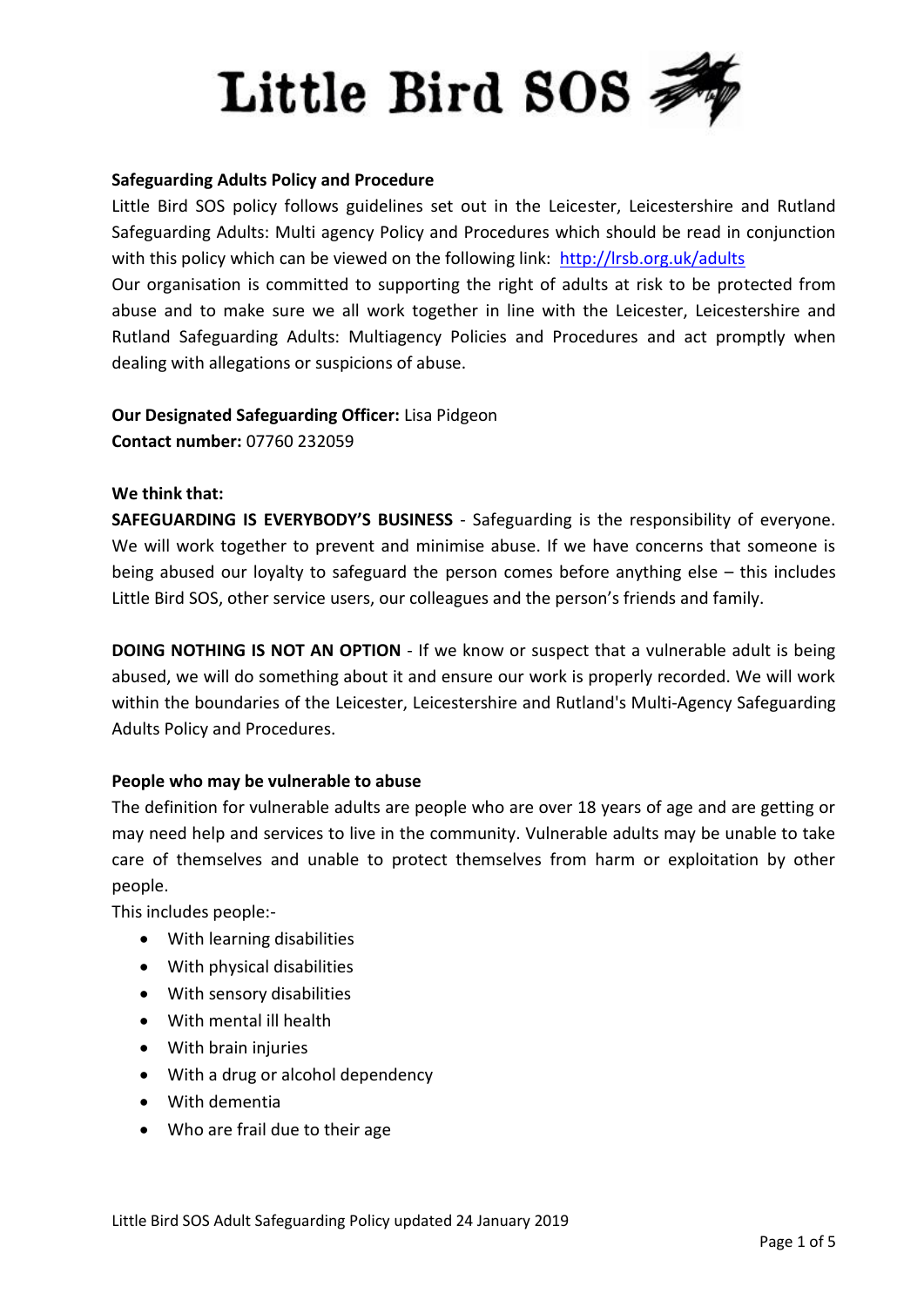Abuse is a violation of an individual's human and civil rights by any other persons(s) or group of people. Abuse may be single or repeated acts. It can be:

- **Physical abuse**: for example, hitting, slapping, burning, pushing, restraining or giving the wrong medication.
- **Psychological abuse**: including emotional abuse, threats of harm, shouting, swearing, frightening, blaming, ignoring or humiliating a person, threats of harm or abandonment, intimidation, verbal abuse.
- **Financial:** including the illegal or unauthorised use of a person's property, money, pension book or other valuables, pressure in connection with wills, property or inheritance.
- **Sexual**: such as forcing a person to take part in any sexual activity without his or her informed consent – this can occur in any relationship.
- **Discriminatory**: including racist or sexist remarks or comments based on a person's disability, age or illness, and other forms of harassment, slurs or similar treatment. This also includes stopping someone from being involved in religious or cultural activity, services or support networks.
- **Institutional**: the collective failure of an organisation to provide an appropriate and professional service to people at risk of abuse. This includes a failure to ensure the necessary safeguards are in place to protect adults and maintain good standards of care in accordance with individual needs, including training of staff, supervision and management, record keeping and liaising with other providers of care.
- **Domestic Abuse**: incident or pattern of incidents of controlling coercive or threatening behaviour, violence or abuse by someone that can be a partner or family member, regardless of gender or sexuality,
- **Neglect and acts of omission**: including ignoring medical or physical care needs. These can be deliberate or unintentional, amounting to abuse by a carer or self-neglect by the vulnerable person: for example, where a person is deprived of food, heat, clothing, comfort or essential medication, or failing to provide access to appropriate health or social care services.

# **How Might We Notice Abuse?**

Concerns about or evidence of abuse can come to us through:

- A direct disclosure by the adult
- A complaint or expression of concern by a volunteer, a carer, a member of the public or relative
- An observation of the behaviour of the person by the volunteer, member of the public or carer

# **Our Commitment**

To safeguard adults who are experiencing, or at risk from, abuse, Little Bird SOS is committed to:

- Identifying the nature of abuse of vulnerable adults where it is occurring
- Responding effectively to any circumstances giving grounds for concern, or where formal complaints or expressions of anxiety are expressed
- Ensuring the active participation of individuals, families, groups and communities wherever possible and appropriate
- Raising awareness of the extent of abuse on vulnerable adults and its impact on them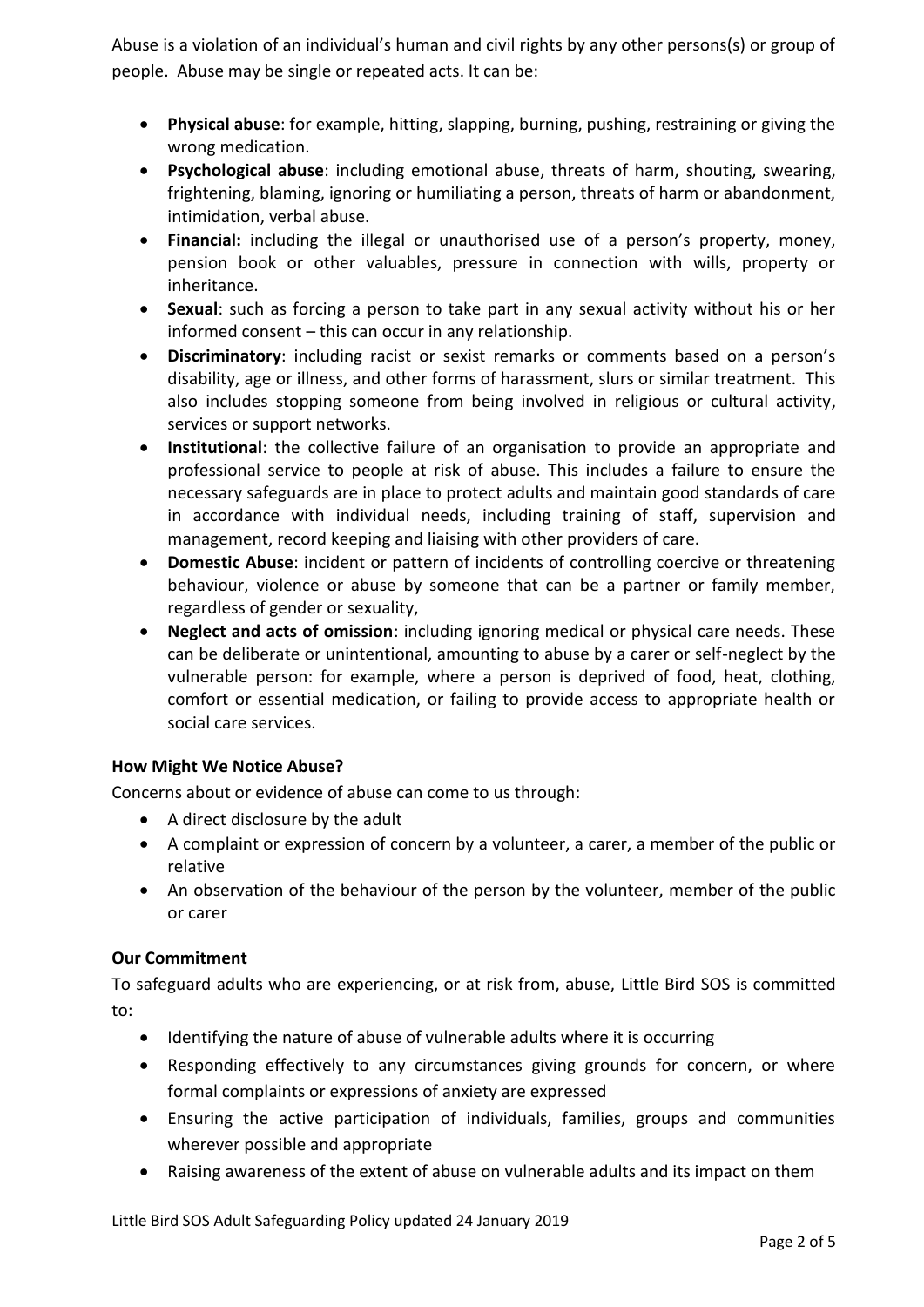- Promoting and supporting work designed to reduce abuse and the fear of abuse as experienced by vulnerable adults
- Regularly monitoring and evaluating how our policies, procedures and practices for safeguarding adults are working
- Making sure our policies, procedures and practices stay up to date with good practice and the law in relation to safeguarding vulnerable adults
- Ensuring our procedures are in line with the Multi-Agency Safeguarding Procedures

# **Prevention and Confidentiality**

All volunteers will be requested to read Little Bird SOS Safeguarding Policy and Procedure.

We will work with the person in a way that meets all the aspects of confidentiality, but where abuse to a person is alleged, suspected, reported or concerns are raised, the Little Bird SOS Safeguarding Adults Procedure must be followed. The confidentiality of the vulnerable person will be respected wherever possible and their consent obtained to share information. The person should be made aware that our staff and volunteers cannot ignore issues around abuse and that steps will be taken to deal with them in as sensitive a manner as possible. The welfare of the individual is paramount.

# **Useful Contacts**

Police 999 Non - emergency 101 Adult Social Care 0116 305 0004 (Additional contact numbers in Appendix)

# **Safeguarding Procedure**

# **The Procedure in Detail**

1) You think abuse has or may have occurred. Act immediately.

It is the responsibility of the person first becoming aware of a situation where there may be a person subject to, or at risk of, abuse to:

## **Make Safe**

Deal with the immediate needs of the person. This may mean taking reasonable steps to ensure the adult is in no immediate danger and seeking medical treatment if required as a matter of urgency.

Do NOT discuss the allegation of abuse with the alleged perpetrator.

If the allegation is about a volunteer of any organisation, ensure that the allegation is properly managed by reporting the allegation to the designated safeguarding officer on the management committee, or the volunteer coordinator.

## **Inform**

Tell the designated safeguarding officer or volunteer coordinator immediately or as soon as practical who will help to deal with the issue. Contact the police if it is thought a crime has just been committed.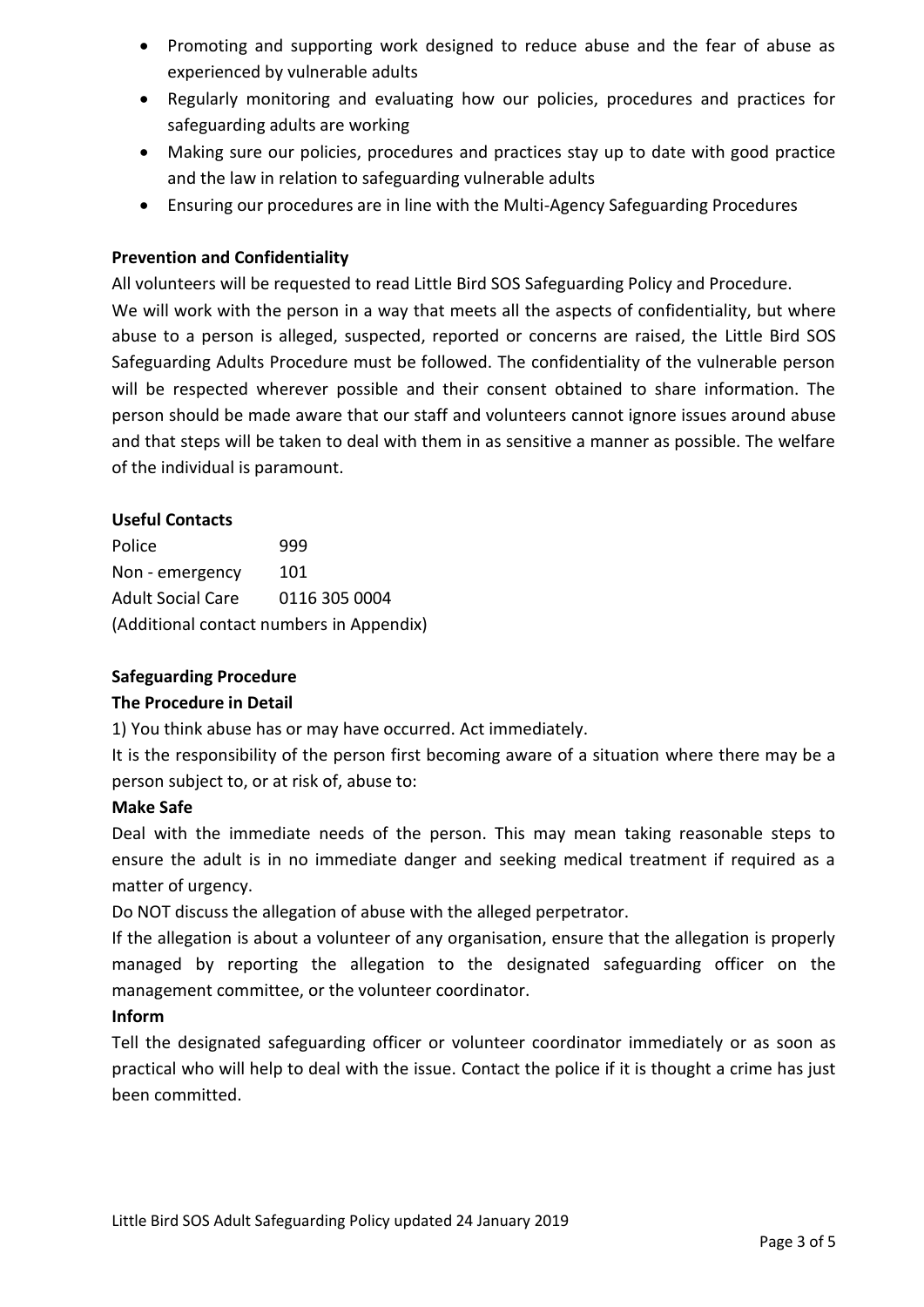# **Record**

Record details of the allegation as soon as possible somewhere that can be kept secure. Include:

1. You think abuse has or may have occurred. Act immediately.

- Make sure the person is safe.
- Inform the designated safeguarding officer or volunteer coordinator immediately.
- Contact the police if it is thought a crime has just been committed.
- Record details of the allegation.

2. Bringing the concern to the attention of the designated safeguarding officer or volunteer coordinator who will discuss the allegation / concerns with the local authority referral agency or the police straight away. Social services or the police will decide what to do next.

3. Clarify the facts stated by the member of staff but do NOT in any circumstances discuss the allegation of abuse with the alleged perpetrator or, if possible, the victim.

4. Check that the circumstances fall within the safeguarding adults procedures i.e. meeting the definition of abuse as defined in this Policy and Procedures. If at all uncertain a referral should be made to Social services:

# **Adult Social Care - Tel: 0116 305 0004**

## **email: adultsandcommunties@leics.gov.uk**

The person making the referral should ideally have the following information available; however, the lack of any of this information should not delay the referral:

- The name of the adult
- Date of birth and age
- Address and telephone number
- Why the adult is considered at risk/or is being abused
- Whether consent has obtained for the referral, and if not the reasons e.g. the person lacks mental capacity or there is an over-riding public interest (e.g. where other adults are at risk)
- Whether there are any concerns or doubts about the mental capacity of the person
- Whether the police are aware of the allegation, and whether a police investigation is underway

# **What if someone does not want me to report concerns?**

- Explain that you must discuss these concerns with your designated safeguarding officer
- Explain that other people may be at risk.
- There may be other issues that they are not aware of.

Dated: 24th January 2019

Signed: Prologer

Review Date: 24th January 2021